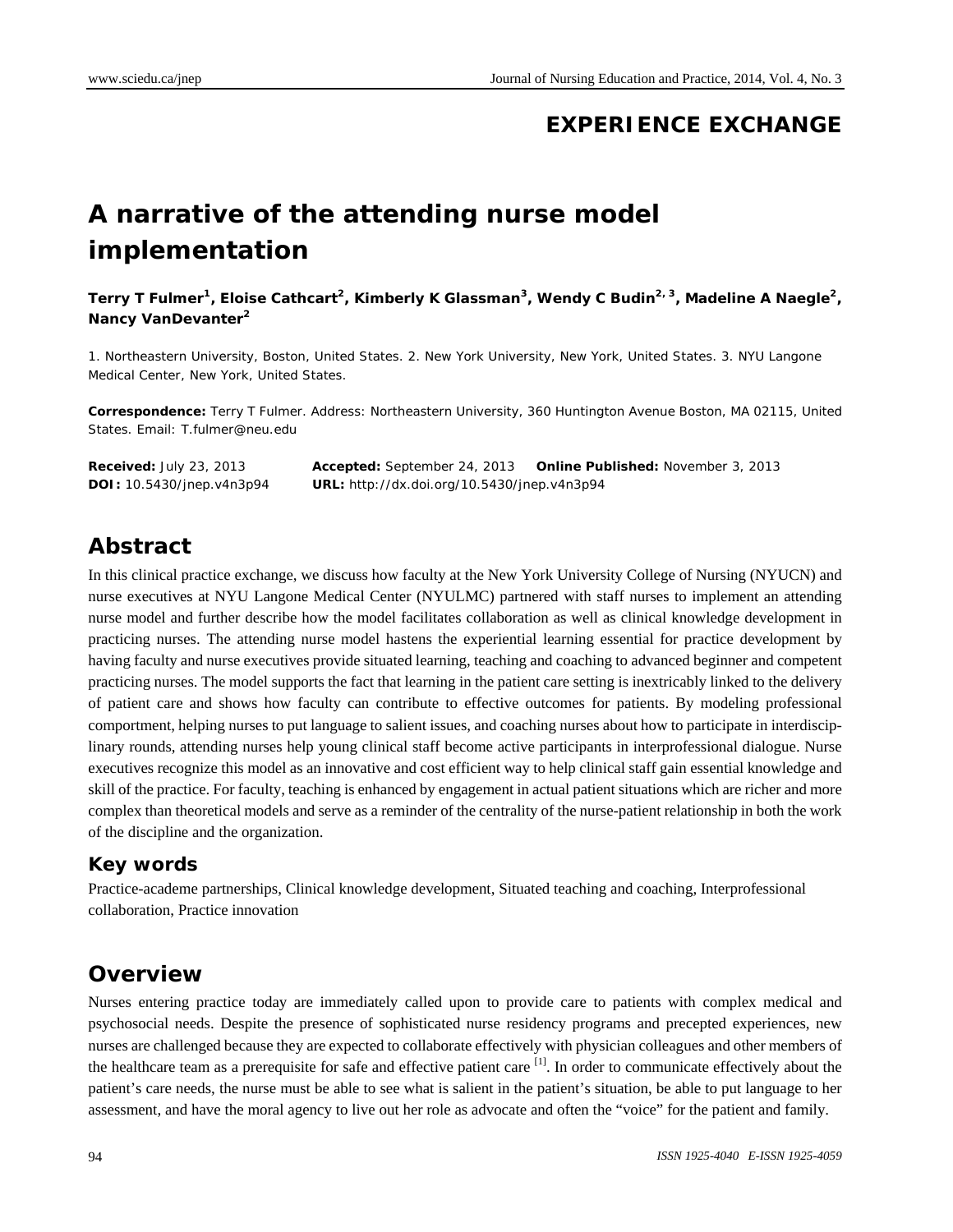However, the developmental work of new graduate nurses (advanced beginners) is focused on completing tasks within the time demands of the clinical setting and learning to use and adapt rules and theoretical knowledge in concrete situations. Nurses new to practice tend to think analytically and are most comfortable following prescribed procedures. Their performance is mostly normative and mostly safe; they understand moral agency as the responsibility to get the patient through the day and accomplish all the tasks and procedures that are required  $[2]$ .

Between the second and third year of practice, nurses may be progressing to "competent" and beginning to imagine how it is possible to make a difference in ways that are more significant than solely managing the technical aspects of the patient's care. They are beginning to see that being a nurse is more profound than mastering tasks and getting through the day; that the practice offers the opportunity to make a real difference in the life of another human being. At the same time they are coming face-to-face with the suffering, vulnerability, courage and resilience which are all part of the human condition, issues which were hidden from the advanced beginner who was primarily concerned with getting the patient safely through the day. At the competent stage, nurses realize the limitations of theory and rules in prescribing the correct intervention for a given situation, and see that judgment is critical to assuring good outcomes for the patient <sup>[2]</sup>. This can be a time of great awakening for the nurse as well as a time of great anxiety, and safe passage into this important competent phase of practice development still depends on learning acquired from working alongside more experienced nurses. The competent nurse's inability to see or interpret a salient clinical sign or symptom is corrected by others' experiential wisdom and skill of seeing  $[3]$ .

At New York University we adapted and enhanced the attending nurse model to help clinical nurses new to practice and those transitioning into the competent level of practice stand with their interdisciplinary colleagues in processes of collaboration  $[4, 5]$ . The model brings senior seasoned NYU College of Nursing faculty and NYULMC nurse executives into the practice experience to participate as attending nurses in interprofessional patient rounds. Attending nurses make links between seeing the most important issues in the situation and describing them to clinical nurses in ways that are clear and enhance learning. The attending nurse, given advanced clinical experience, can assess the situation quickly without going through a time-intensive process of considering alternative solutions and is rapidly able to see what needs to be done for the patient and family <sup>[6]</sup>. This attending sees the ethical demand of practice as authentically engaging with the patient and family to walk with them through the experience of illness, with the intent of restoring health and preserving dignity in whatever way is meaningful for the particular patient  $^{[7]}$ . In this consulting role, attending nurses offer their own clinical wisdom and expertise to coach staff nurses to participate in the collegial dialogue and decision making processes.

The purpose of this paper is to provide the narrative of the attending model adaptation and implementation at NYULMC and suggest how such models can advance faculty, administrator, and nurse executive engagement in the advancement of clinical nursing practice. The model is built upon our belief that the patient care setting is a place where learning is inextricably linked to the delivery of patient care  $[8]$ .

# **Experiential learning**

The spiral of learning from experience described in experimental learning theory can help learners learn how to learn. Kolb has noted, "..by consciously following a recursive cycle of experiencing, reflecting, thinking and acting, [they] can increase their learning power" <sup>[9]</sup>. In our case, staff nurses who experience attending nurse leadership can reflect on what they have observed, make meaning of the experience, and bring it into their own practice. Others have documented the impact on experiential learning in medical school education, using quality improvement projects as experiential engagement<sup>[10]</sup>.

The accrual of experiential learning is essential for a nurse to achieve expertise in practice. Experiential learning occurs best when the nurse (or any clinician) approaches new clinical situations with focused attentiveness and openness to having preconceived notions turned around in patient care settings that are safe and supportive learning environments [11].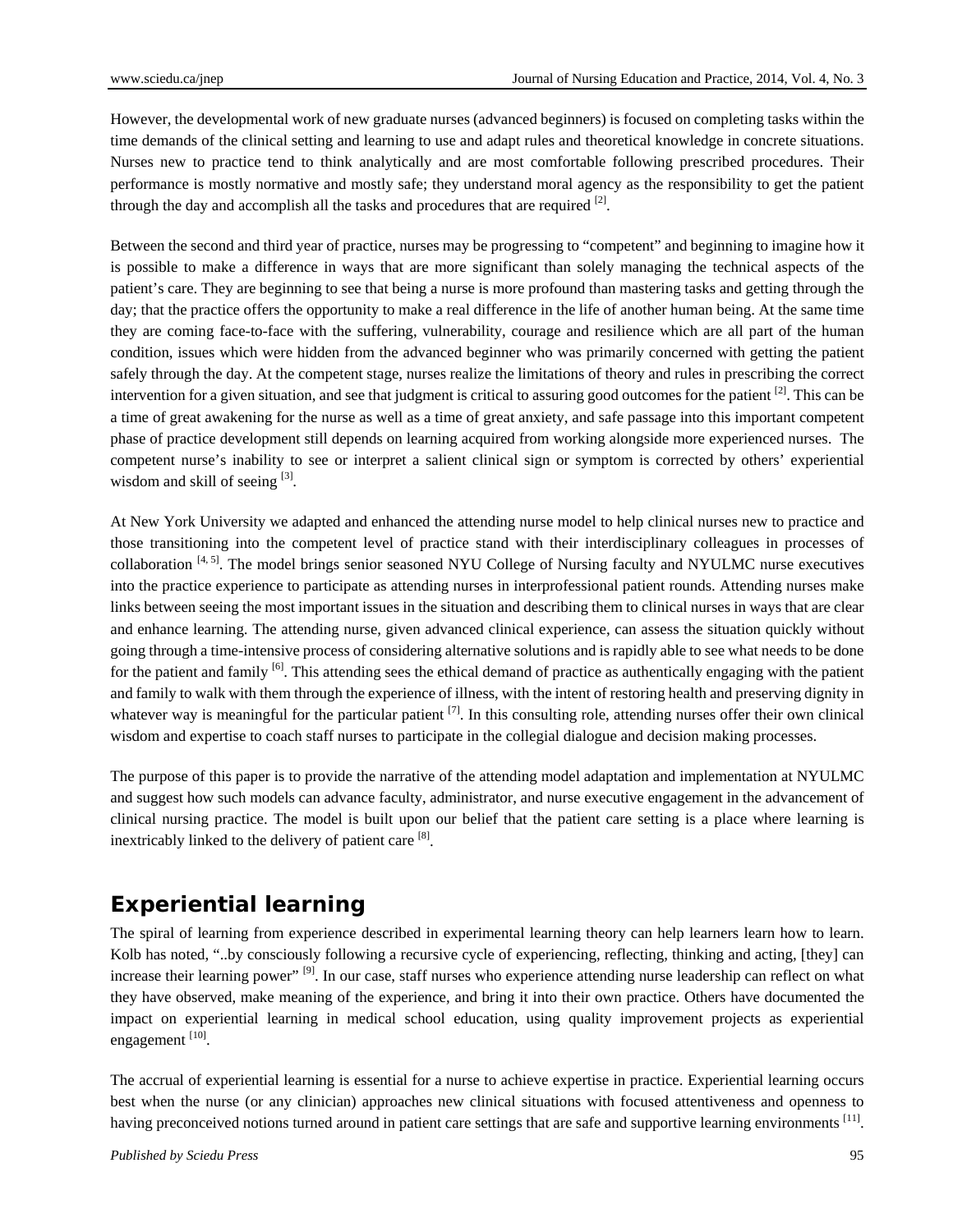Learning the skilled knowledge of the practice requires tolerance for error, so a healthy work environment characterized by respect and civility which is supportive to young practitioners is a prerequisite for learning how to be an excellent nurse  $[12, 13]$ . The challenge for nurse managers is how to connect nurses and patients in relationships that ensure the best care for patients and maximum experiential learning for the nurse while protecting the safety of both  $[11]$ .

#### **Attending nurse model**

The attending nurse model and qualitative outcomes from the model have been described elsewhere  $[4, 5]$ . The guiding principle of the model is that senior, seasoned nurses, (here we emphasize those in academic and executive roles) should have a regular presence and an impact in the nursing practice learning environment. Like attending physicians, the nurse attending model provides the ongoing opportunity for nursing faculty and nurse executives to stay current with the demands of clinical practice, literature related to clinical conditions, and advancements in safety, quality and technology. Staff nurses benefit from the opportunity to observe attending nurses as peers with attending physicians as patient care plans are developed. Attending nurses help accelerate evidence-driven practice plans by assisting the staff nurses with literature reviews, evidence-based practice protocols and current health policy related to practice.

#### **Implementing the model**

The Chief Nursing officer of the NYU Langone Medical Center and the Dean of the NYU College of Nursing joined together to commit to integrating senior nursing faculty and nurse executives into the clinical practice of staff nurses at the medical center in order to bring to bear the clinical scholarship and experience to the staff. In addition, the staff could alert the nurse attendings to the ongoing myriad of changes that take place in the practice environment daily. The two nurse leaders shared a commitment to nurturing and supporting nursing practice development and worked together to advance the attending nurse model, piloted earlier at the Mount Sinai Medical Center in New York City <sup>[4]</sup>. They invited nurse executives at NYULMC and nursing faculty from the NYU College of Nursing to serve as attending nurses, and participate in daily patient rounds, each for a two-week block. The inclusion of nurse executives was a new element of the model, because prior, only college faculty served as attendings. Here, the senior nursing executives from NYULMC joined as attendings, to bring their clinical expertise and benefit from the opportunity to partner with staff nurses in practice. Attending nurses role modeled for less experienced nurses how to bring the nursing perspective into rounds, and facilitate greater nurse participation by coaching clinical nurses to offer their observations about the patient's situation and advocate for patient and family needs.

Two medical-surgical units were selected as these units had a preponderance of nurses whose experience ranged from being new to practice to three years. Through several meetings with the lead physician and nurse manager (one nurse manager was overseeing both units due to a nurse manager vacancy), the CNO and the Dean explained the goals of the attending nurse model and obtained support for its introduction  $[5]$ . They also engaged the nurse manager, the coordinator of NYU's graduate program in nursing administration and the lead hospitalist to oversee the model's further development and implementation.

The nurse manager and graduate program coordinator met with the physician overseeing patient rounds to discuss the rounding process. The physician expressed support for involving nurses in rounds and recognized the potential usefulness of having a senior nurse present to support and encourage nurse participation. The physician also noted that four different medical teams rounded on the units each day and proposed working with one team to introduce the attending nurse model.

Nurse executives and nursing faculty who had a sound understanding of nursing practice environment and a facility for coaching clinical staff were invited to participate in the attending nurse role. The graduate program coordinator met with each person who agreed to take on the attending nurse role to further explain the model's goals and how it would be implemented. She also developed a schedule for the first year, assigning herself to the first two-week rotation as an attending nurse.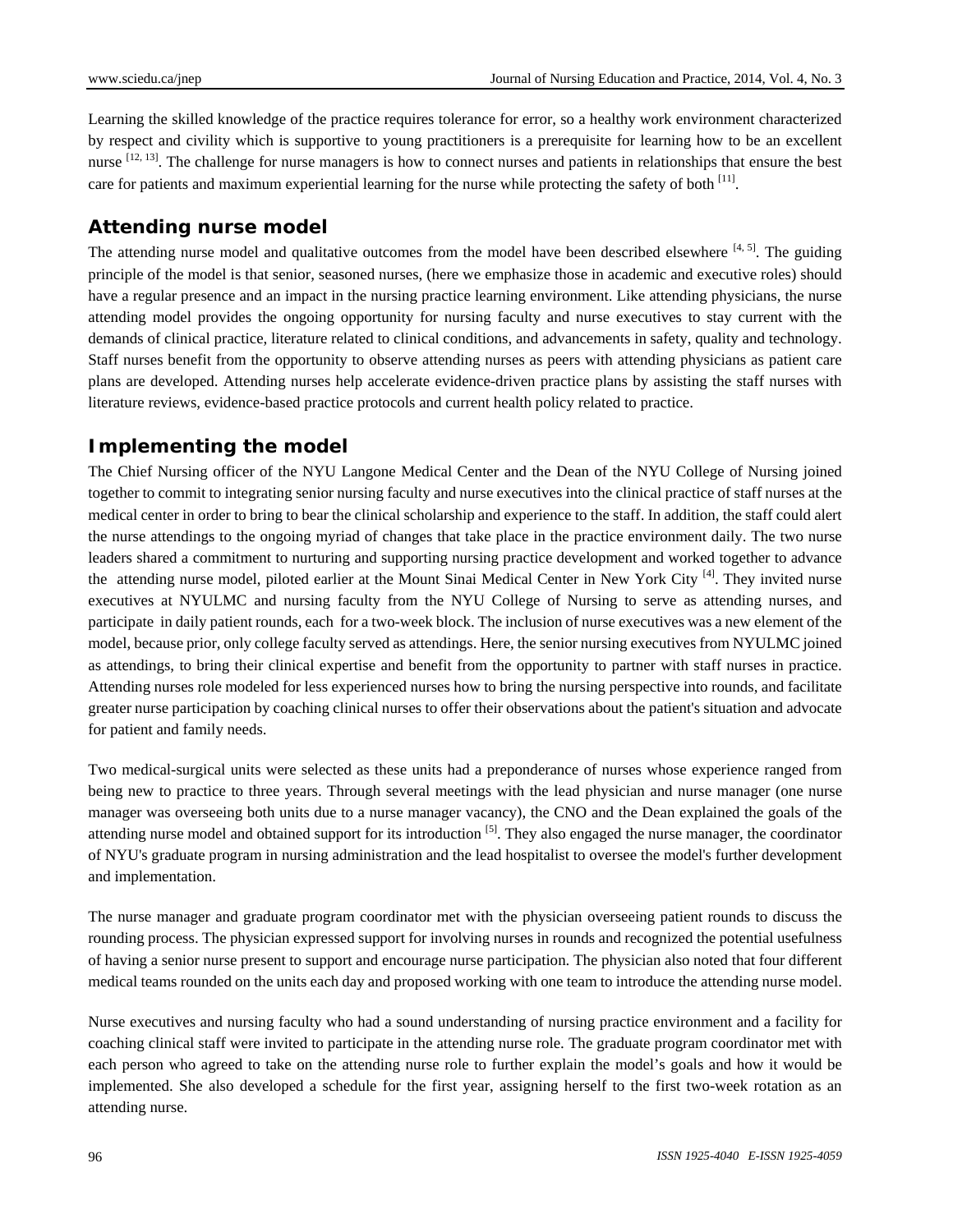The graduate coordinator for the nursing administration academic program worked with the attending nurse and the nurse manager, and introduced the attending nurse model to clinical nurses on 17E and 17W. The two units comprise 70 beds and care for an acute population of medical-surgical patients. The average length of stay is approximately five days, but many patients have chronic conditions and return periodically for care and are well known to the nursing staff. For the nurse manager, finding ways to support these less experienced nurses and helping them develop their practice was an ongoing priority. Other priorities included fostering a collaborative environment, where nurses, physicians, and other members of the care team work together to meet each patient's needs. She believed the attending nurse model would be useful in helping achieve both goals.

Through staff meetings and one-on-one discussions with clinical nurses, the nurse manager explained the goals of the attending nurse model and how it would work day to day. As part of these discussions, she emphasized the importance of having the nursing perspective inform the plan of care and set an expectation that all nurses participate in rounds on their patients. In response, the clinical nurses expressed interest in joining rounds and for having an expert, senior nurse in attendance. However, they also expressed concern about the time commitment and inconvenient timing of rounds, noting they began at 9 a.m., one-half hour after nursing report was over and before nurses had a chance to fully assess their patients. Recognizing nurses' time constraints, the nurse manager tapped the units' charge nurses, asking them to support nurse participation in rounds by covering patients when necessary. An additional part of the implementation process included conducting focus groups with clinical nurses to obtain a preliminary sense of an evaluation plan for the attending nurse model  $^{[5]}$ .

#### **First attending nurse rotation**

The graduate program coordinator joined rounds as the first attending nurse in August of 2009. In advance, the nurse manager introduced her to staff, giving her an opportunity to learn more about the nurses and introduce herself and her nursing background. Initially, the attending nurse simply observed how clinical nurses participated, noting that in many cases nurses were unable to attend rounds. When nurses were present, their contributions were often limited to reporting vital signs and other data or reconciling problems with physician orders.

As attending nurses became more familiar with patients and the rounding routine, they began sharing their own nursing observations. They also began taking a few minutes before a new patient was presented to speak with the patient's nurse and discuss the nurse's questions and concerns regarding the treatment plan. Through these check-ins, the attending nurses validated clinical nurses' judgments about their patients and encouraged them to share their observations in rounds. Additionally, during rounds they made a point of acknowledging clinical nurses by name and inviting them to share their observations and concerns with the team.

Like the attending physician, the attending nurse also played a role in teaching and role modeling professional comportment. In one instance, for example, a member of the house staff presented a patient who had been non-compliant with her diabetic care plan, and neglected to note that the patient had been blind since an early age. Upon meeting the patient, the resident did not introduce himself and proceeded to conduct a perfunctory physical assessment. When the clinicians reconvened in the hallway, the attending nurse shared her observation that meeting and talking with patients always made a difference in deepening her understanding of how particular patients perceive and cope with their illness. In this case it helped her appreciate what it might have meant for this patient to live with a condition like blindness, and how that might affect her ability to comply with a medical regimen. This seemingly simple observation helped to remind the team of this patient's unique situation and shifted the tenor of the discussion from one of blaming the patient to one more focused on supporting and helping her manage her disease.

A new attending nurse joined rounds every two weeks as it was a two week rotation. Each time, the nurse manager facilitated the attending nurses' transition into the role by introducing her to the clinical nurses and physicians on the unit. The nurse manager also continually reinforced with nurses the value of patient rounds and helped troubleshoot problems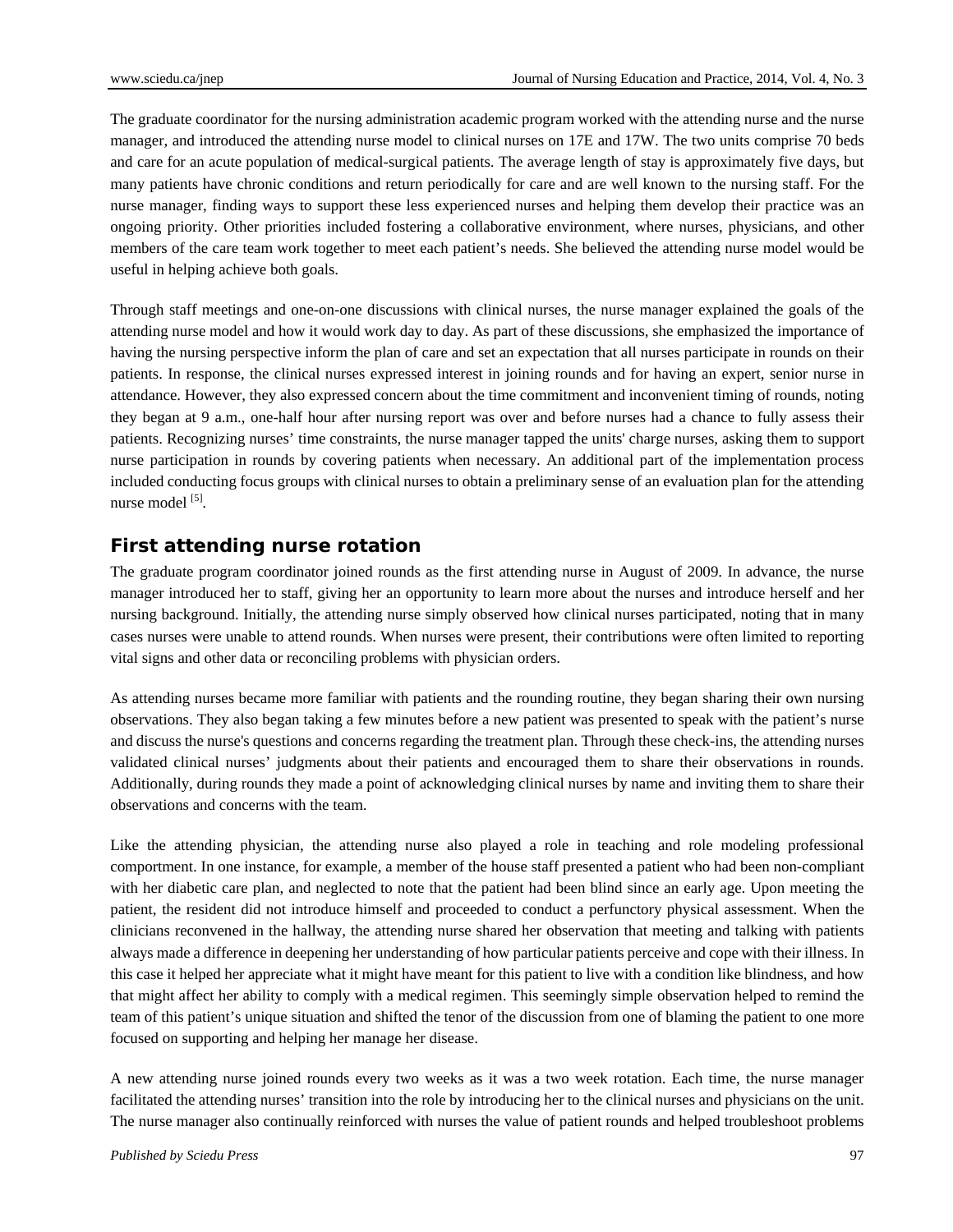that hindered nurse participation. For example, she asked charge nurses to give staff advance notice of when their patients would be discussed so that nurses could factor rounds into their morning routine. She also worked with the attending physicians to make rounds more predictable by asking them to discuss patients in a set order whenever possible so that nurses could anticipate their patient's place in the rounding queue. As time went on, nurse participation in rounds and the attending nurse model gradually became part of the daily routine.

#### **Reactions to the model**

After one year, all of the attending nurses had completed at least one two-week rotation, and many had completed two; an attending nurse had been present at rounds every week-day throughout the year. Most of the nurses filling the attending nurse role found it both challenging and rewarding as expressed in this comment: "My experience as an attending nurse helped me remember what clinical nurses do, what their daily experience is and how I can help them advance their practice." Faculty serving in the role described how the experience enriched their teaching by providing them with actual patient situations which are always richer than theoretical models, reminding them of the centrality of the nurse-patient relationship, and helping them gain a renewed appreciation of the complexity of the patient care process and the demands placed on clinical nurses and nurse managers. When it came time to develop an attending nurse schedule for the second year, approximately eighty percent of the original attending nurses volunteered to serve in the role again. This is a testament to the commitment of the attendings to the support of practicing nurses.

Clinical nurses also expressed appreciation for the attending nurse role and noted how nurse-physician communication had improved since patient rounds and the attending nurse model had been introduced  $[5]$ . In addition to finding it easier to plan their patients' care, they often needed to make fewer phone calls to physicians during the day, since many of their questions were addressed in morning rounds. Perhaps most importantly, the nurses said they believed their voices were being heard and that their concerns were reflected in the plans of care formulated for their patients. Despite some lingering concerns about the time required for rounding, they vocalized a desire to continue rounds with attending nurses and the interdis-

ciplinary team.

The nurse manager observed a marked increase in the number of nurses joining rounds each day and a perception on her part and that of the staff that coordination of care has improved. Patients are now receiving more accurate, timely and clearer information, reinforcing for them that their care is being coordinated by the team. While the time spent in rounds was still a challenge, most nurses joined at least part of the discussion on their patients. The nurse manager also noted that nurse participation in rounds seemed to have a beneficial effect on interprofessional collaboration and communication outside of rounds. In the past, house staff often decided treatment plans for patients and entered orders without discussing them with nurses. As the number of nurses joining rounds steadily increased, house staff more frequently introduced themselves to clinical nurses and consulted with them before changing a patient's treatment plan. They also began consulting with nurses before admitting a patient to the floor to confirm that the nurses could manage another admission.

Additionally, the nurse manager received positive feedback from many clinical nurses about the attending nurse role. They appreciated the encouragement and coaching they received from attending nurses, and the clinical nurses expressed pride at having a nurse co-equal to the attending physician participate in rounds. The nurse manager and graduate program coordinator noted that one of their most rewarding experiences involved a nurse who had previously been hesitant to speak up in rounds. When it came time to discuss her patient, the nurse calmly responded to the team's questions before adding, "Here's what I think is going on…"

# **Discussion**

Nurse leaders in hospital settings are continually challenged to find ways to support the experiential learning which is essential for practice development. Having clinical experts available to provide situated clinical teaching is especially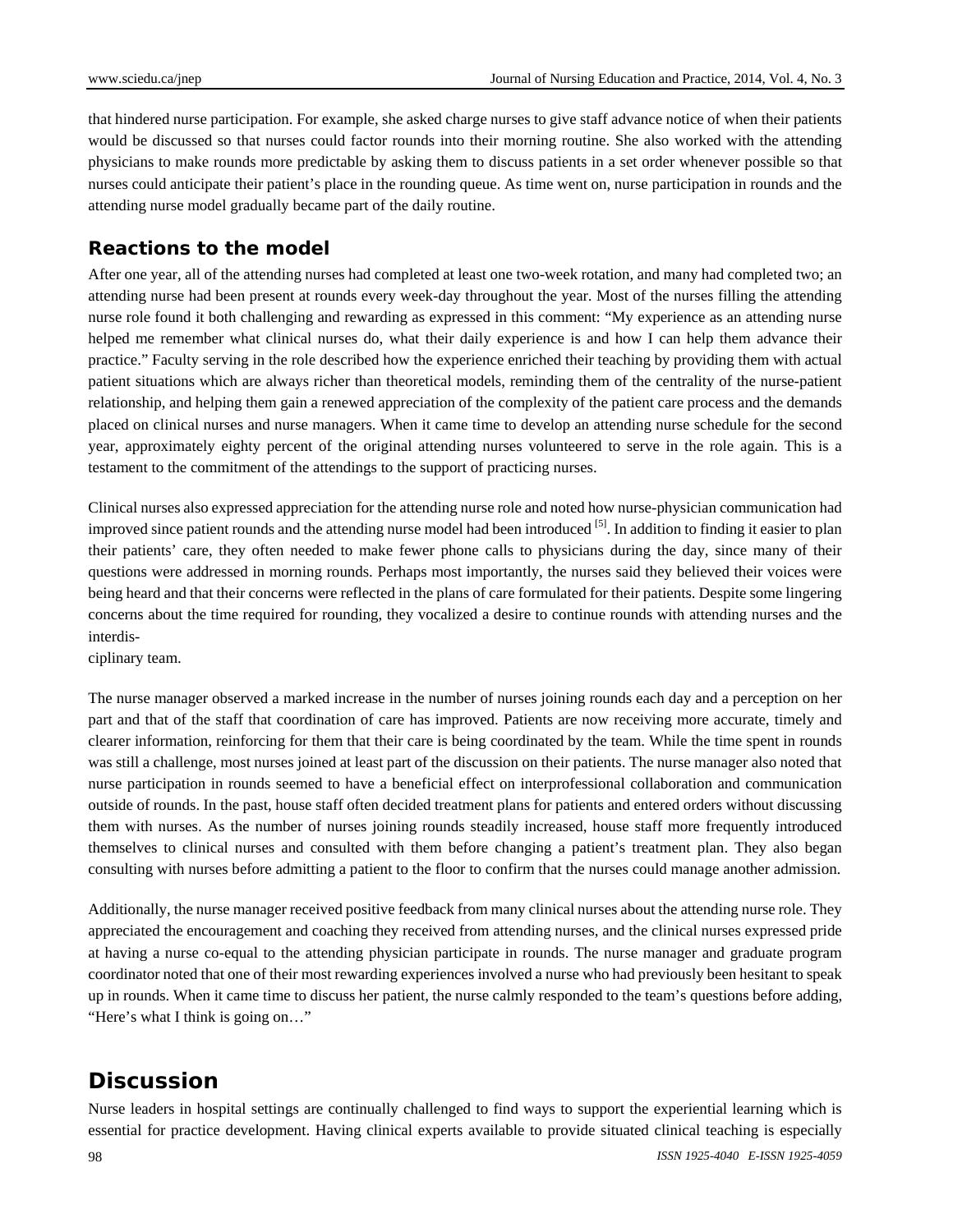important for nurses at the advanced beginner and competent levels of practice <sup>[3]</sup>. Organizations often turn to nurse preceptors and clinical nurse specialists (CNSs) to provide much of this teaching and to share experiential learning and clinical wisdom. However, the decline in CNS programs in graduate nursing education and the corresponding move from the CNS role to that of nurse practitioner, has led many nurse executives to search for alternative resources to help staff gain the essential knowledge and skill of the practice.

The attending nurse model is an exemplar of how existing expert nursing resources can be leveraged to help clinical staff learn and practice skills required for effective patient care. By role modeling professional comportment, teaching nurses to identify and put language to salient issues, and coaching and encouraging nurse participation in rounds, attending nurses help clinical staff become active participants, rather than passive observers, in the interprofessional dialogue and care planning that takes place in rounds. As participants, nurses learn and practice skills required for the deliberate and collaborative planning integral to achieving competent practice <sup>[14]</sup>.

Feedback from the staff nurses, observations by the nurse manager, and comments offered by attending physicians suggest that the attending nurses facilitated nursing involvement in patient rounds and were instrumental to helping nurses gain the confidence and skills needed to share their observations. As noted by the nurse manager, the enhanced nurse participation in rounds also had a positive effect by leading to improved communication and collaboration between nurses and physicians outside of rounds and contributing to a more collaborative culture on the unit.

In our view, several factors were instrumental to the successful implementation of the attending nurse model at NYULMC. Key among these was the partnership developed and modeled by the CNO and Dean, their leadership in obtaining support from physician colleagues, and their ongoing support for implementation efforts. Physician support for the model and for interprofessional participation in rounds was also critical. The lead physician on 17E and 17W, in particular, not only welcomed the participation of nurses in rounds, but also role modeled and set expectations for interprofessional collaboration among house staff on the units.

Having one nurse from academe and another from the practice setting co-lead the model's implementation was also important. The coordinator of the graduate program in nursing administration was well positioned to identify faculty interested in filling the attending nurse role and develop a rotation schedule that did not conflict with other responsibilities. Additionally, by serving as an attending nurse and completing the first two-week rotation, she was able to identify and help trouble-shoot logistical challenges and counsel other attending nurses about the role. Similarly, the nurse manager was uniquely positioned to create an environment supportive of the model's introduction. By continually emphasizing the importance of participating in rounds, explaining the attending nurse model to staff, and helping nurses factor rounds into their workflow, the nurse manager engendered interest, enthusiasm, and support for the model among clinical nurses. She was also able to build on her collegial relationship with physicians to obtain their support for nurse participation in rounds and the attending nurse role.

Nurses are more likely to participate in rounds if they can anticipate when their patients will be discussed and plan accordingly. In the future, we will be working with the attending physicians to bring increased standardization to the rounding process as medical rounds are revised. In addition to participating in rounds, we will also work solely with nurses in unit-based meetings to review interesting patient cases as a method of enhancing nurses' clinical knowledge and preparing them for interdisciplinary conversation.

Now that a model of interdisciplinary communication and collaboration has been established, efforts will also be geared toward developing and articulating the clinical knowledge, judgment and moral agency of these new to practice and competent nurses through case studies, evidence-based problem solving and reflection on experiential learning. With these changes, we believe the attending nurse model will have an even greater impact on nursing practice development and ultimately, the quality and safety of patient care.